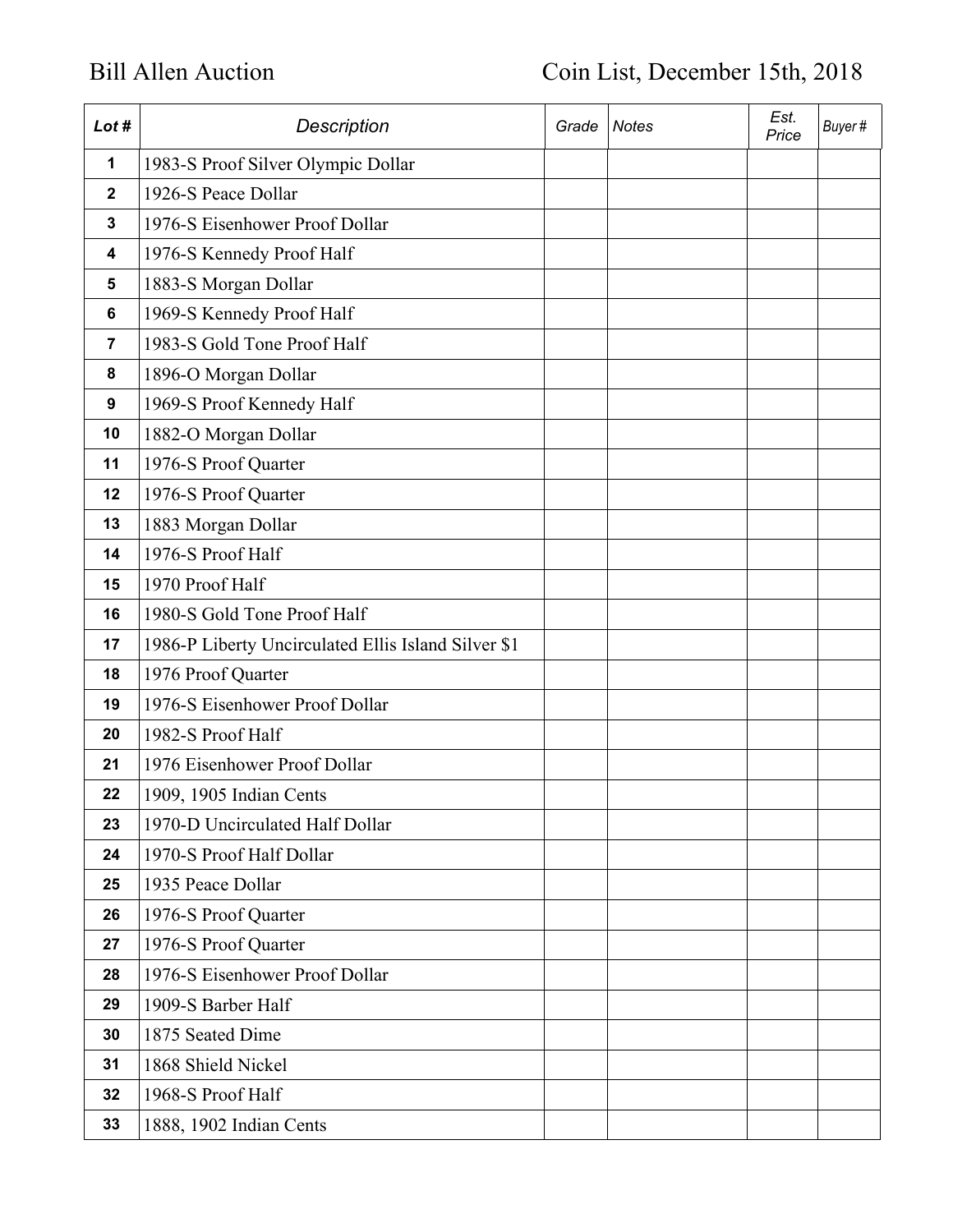| Lot # | <b>Description</b>                      | Grade | <b>Notes</b> | Est.<br>Price | Buyer# |
|-------|-----------------------------------------|-------|--------------|---------------|--------|
| 34    | 1932 Quarter                            |       |              |               |        |
| 35    | 1970-S Proof Half                       |       |              |               |        |
| 36    | 1969-S Proof Half                       |       |              |               |        |
| 37    | 1877-S Proof Half                       |       |              |               |        |
| 38    | 1976-S Kennedy Half                     |       |              |               |        |
| 39    | 1970-S Kennedy Proof Half               |       |              |               |        |
| 40    | 1943-S Silver Nickel                    |       |              |               |        |
| 41    | 1976-S Quarter                          |       |              |               |        |
| 42    | 1942-S Silver Nickel                    |       |              |               |        |
| 43    | 1936 Buffalo Nickel                     |       |              |               |        |
| 44    | 1967 Kennedy Half                       |       |              |               |        |
| 45    | 1986-S Proof Liberty Half               |       |              |               |        |
| 46    | 1911, 1883 V-Nickels                    |       |              |               |        |
| 47    | 1925 Standing Quarter                   |       |              |               |        |
| 48    | 1865 Two-Cent Piece                     |       |              |               |        |
| 49    | 1957-D Franklin Half                    |       |              |               |        |
| 50    | 1930 Standing Quarter                   |       |              |               |        |
| 51    | 1864 Two-Cent Piece                     |       |              |               |        |
| 52    | 1945-S Silver Nickel                    |       |              |               |        |
| 53    | 1903, 1909 Indian Cents                 |       |              |               |        |
| 54    | 1888, 1859 Indian Cents                 |       |              |               |        |
| 55    | 1888, 1907 Indian Cents                 |       |              |               |        |
| 56    | 1904, 1905 Indian Cents                 |       |              |               |        |
| 57    | 1922 Peace Dollar                       |       |              |               |        |
| 58    | 1878-S Morgan Dollar                    |       |              |               |        |
| 59    | 1976-S Proof Half                       |       |              |               |        |
| 60    | 1926 Standing Quarter                   |       |              |               |        |
| 61    | 1879-S Morgan Dollar                    |       |              |               |        |
| 62    | 1969-S Proof Half                       |       |              |               |        |
| 63    | 1889-O Morgan Dollar                    |       |              |               |        |
| 64    | 1976-S Proof Half                       |       |              |               |        |
| 65    | 1984-S Olympic Coin Proof Silver Dollar |       |              |               |        |
| 66    | 1927 Mercury Dime                       |       |              |               |        |
| 67    | 1924 Peace Dollar                       |       |              |               |        |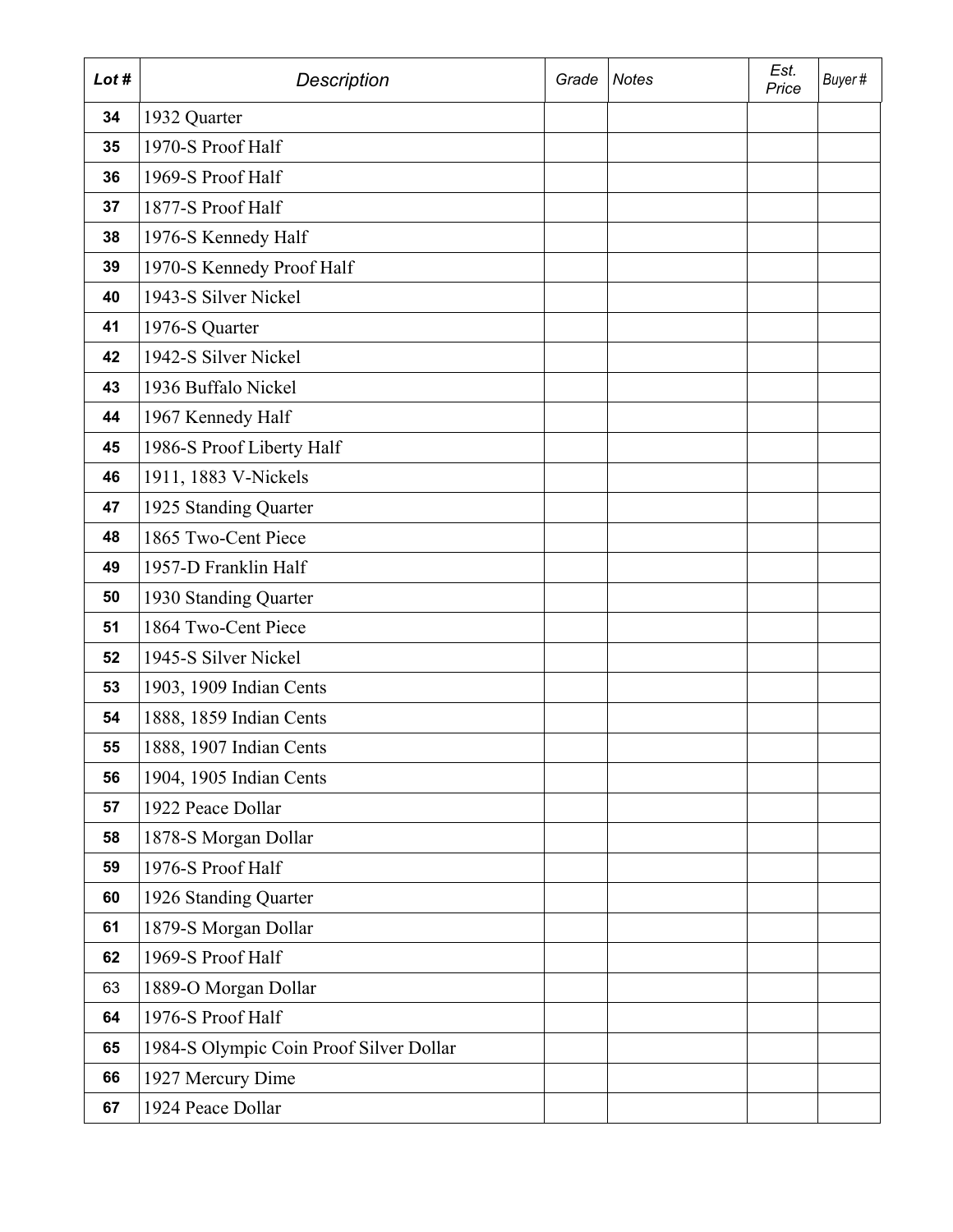| Lot # | <b>Description</b>                       | Grade | <b>Notes</b> | Est.<br>Price | Buyer# |
|-------|------------------------------------------|-------|--------------|---------------|--------|
| 68    | 1969-S Proof Half                        |       |              |               |        |
| 69    | 1925 Peace Dollar                        |       |              |               |        |
| 70    | 1881-S Morgan Dollar                     |       |              |               |        |
| 71    | 1940-D Mercury Dime                      |       |              |               |        |
| 72    | 1918 Walking Half Dollar                 |       |              |               |        |
| 73    | 1986-S Liberty Dollar Proof Coin         |       |              |               |        |
| 74    | 1986-S Liberty Proof Half                |       |              |               |        |
| 75    | 1936 Buffalo Nickel                      |       |              |               |        |
| 76    | 1986-D Liberty Half                      |       |              |               |        |
| 77    | 1891 Morgan Dollar                       |       |              |               |        |
| 78    | 1891 Morgan Dollar                       |       |              |               |        |
| 79    | 1924 Mercury Dime                        |       |              |               |        |
| 80    | 1896 Barber Dime                         |       |              |               |        |
| 81    | 1903 Indian Cent                         |       |              |               |        |
| 82    | 1863, 1909 Indian Cent                   |       |              |               |        |
| 83    | 1892 Columbian Half                      |       |              |               |        |
| 84    | 1929 Walking Quarter                     |       |              |               |        |
| 85    | 1986 Proof Half                          |       |              |               |        |
| 86    | 1952 George Washington Carver Comm. Half |       |              |               |        |
| 87    | 1986-S Liberty Proof Half                |       |              |               |        |
| 88    | 1864 Indian Cent                         |       |              |               |        |
| 89    | 1976-S Proof Half                        |       |              |               |        |
| 90    | 1979-S Proof Half                        |       |              |               |        |
| 91    | 2005-S Sacagawea Dollar                  |       |              |               |        |
| 92    | 1904-S Morgan Dollar                     |       |              |               |        |
| 93    | 1986-D Liberty Half                      |       |              |               |        |
| 94    | 1858 Flying Eagle Cent                   |       |              |               |        |
| 95    | 1976-S Proof Half                        |       |              |               |        |
| 96    | 1888-O Morgan Dollar                     |       |              |               |        |
| 97    | 1925 Peace Dollar                        |       |              |               |        |
| 98    | 1926-S Peace Dollar                      |       |              |               |        |
| 99    | 1991-S Proof Half                        |       |              |               |        |
| 100   | 1889 Morgan Dollar                       |       |              |               |        |
| 101   | 1986-D Liberty Half                      |       |              |               |        |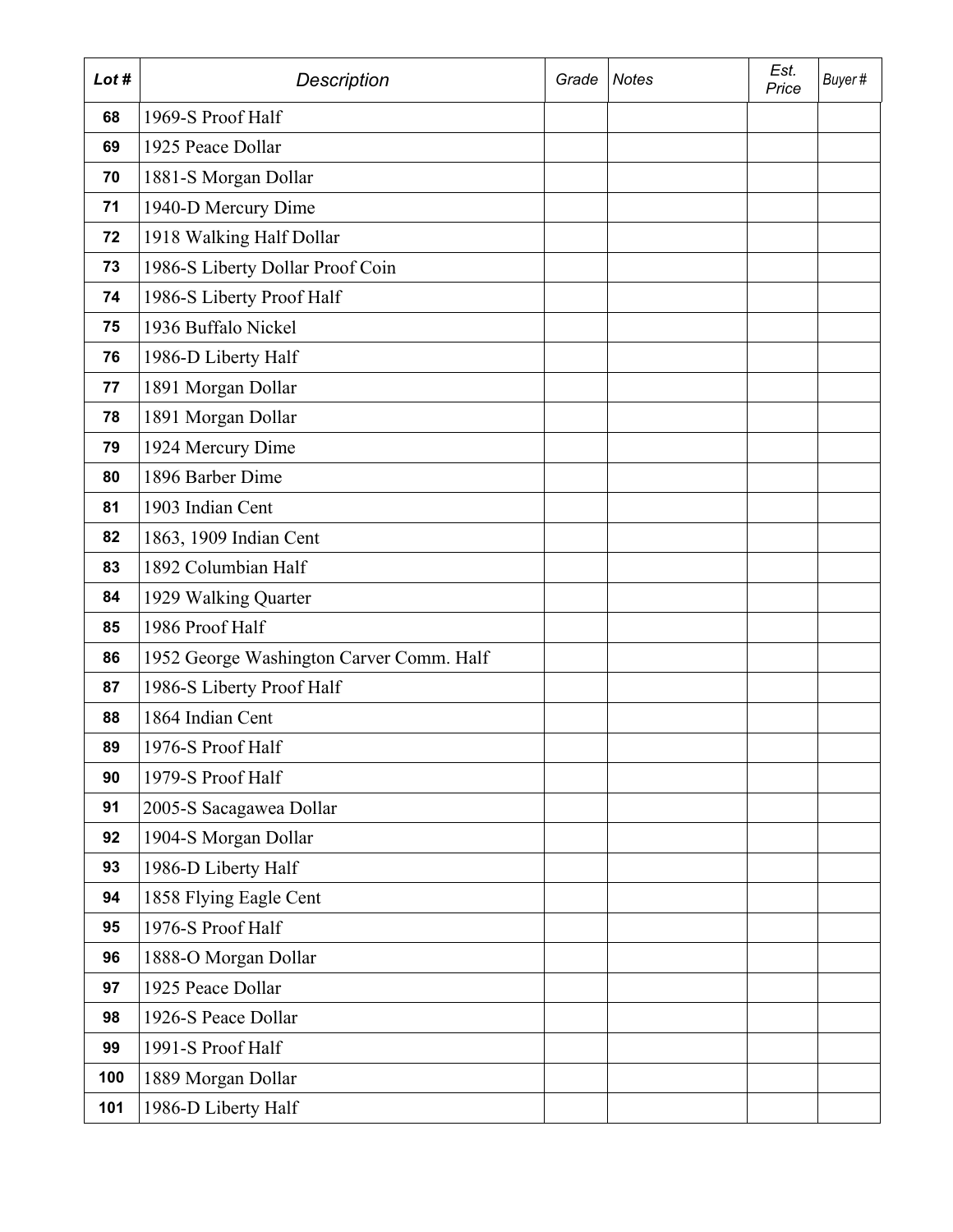| Lot # | <b>Description</b>                      | Grade | Notes | Est.<br>Price | Buyer# |
|-------|-----------------------------------------|-------|-------|---------------|--------|
| 102   | 1986-D Liberty Half                     |       |       |               |        |
| 103   | 1888, 1908 Indian Cents                 |       |       |               |        |
| 104   | 1976-S Eisenhower Proof Dollar          |       |       |               |        |
| 105   | 1981-S Proof Susan B Anthony            |       |       |               |        |
| 106   | 1986-D Liberty Proof Half               |       |       |               |        |
| 107   | 1985-S Proof Half                       |       |       |               |        |
| 108   | 1907, 1909 Indian Cents                 |       |       |               |        |
| 109   | 1858 Flying Eagle Penny                 |       |       |               |        |
| 110   | 1986-S Liberty Proof Dollar             |       |       |               |        |
| 111   | 1909, 1898 Indian Cents                 |       |       |               |        |
| 112   | 1980-S Proof Susan B. Anthony Gold Tone |       |       |               |        |
|       | 1-Ounce Liberty Silver Bar              |       |       |               |        |
|       | 1977 Eisenhower Gold Covered Dollar     |       |       |               |        |
|       | 1985 24-ct Gold Covered Kennedy Half    |       |       |               |        |
|       | <b>Silver Certificates</b>              |       |       |               |        |
|       | <b>Star Note Silver Certificates</b>    |       |       |               |        |
|       | Proof Sets                              |       |       |               |        |
|       | Mint Sets                               |       |       |               |        |
|       | Coin Sets                               |       |       |               |        |
|       | Susan B. Anthony Mint Set               |       |       |               |        |
|       | Two-Dollar Bills                        |       |       |               |        |
|       | Misc. Coins                             |       |       |               |        |
|       |                                         |       |       |               |        |
|       |                                         |       |       |               |        |
|       |                                         |       |       |               |        |
|       |                                         |       |       |               |        |
|       |                                         |       |       |               |        |
|       |                                         |       |       |               |        |
|       |                                         |       |       |               |        |
|       |                                         |       |       |               |        |
|       |                                         |       |       |               |        |
|       |                                         |       |       |               |        |
|       |                                         |       |       |               |        |
|       |                                         |       |       |               |        |